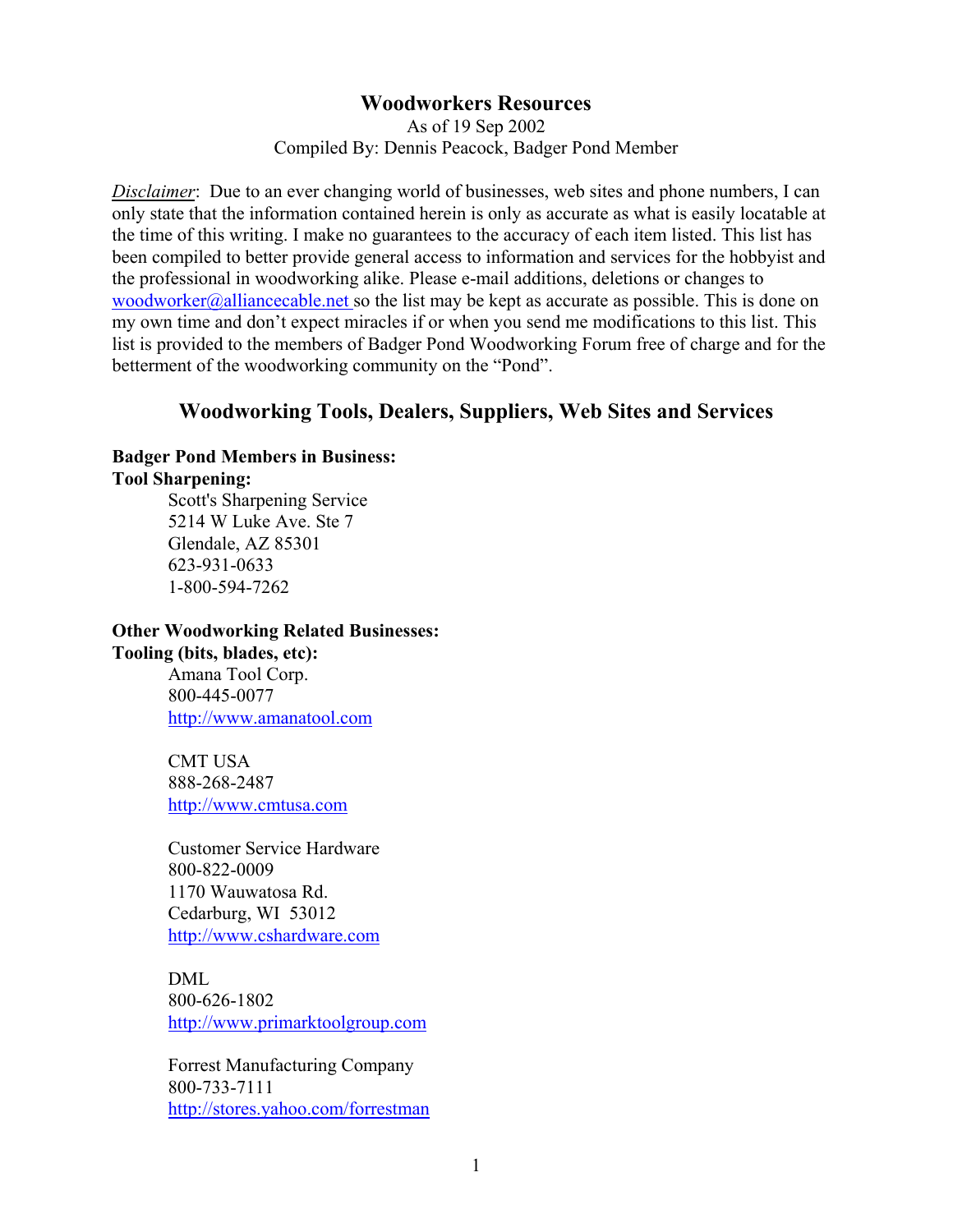Freeborn Tool Company 800-523-8988 <http://www.freeborntool.com>

Freud Inc. <http://www.theleadedge.com/freudcatalog.htm>(vendor) 800-472-7307

F.S. Tool Corporation 800-387-9723 <http://www.fstoolcorp.com>

Jesada Tools 800-531-5559 <http://www.jesada.com>

Onsrud Cutter 800-234-1560 <http://www.onsrud.com>

Ridge Carbide Tool Corp. 800-443-0992 <http://www.ridgecarbidetool.com>

Router Bits on the Web 888-811-7269 <http://www.routerbits.com>

Schlabaugh & Sons 800-346-9663 720  $14^{th}$  St. Kalona, IA 52247 <http://www.schsons.com>

Suffolk Machinery 800-234-7297 <http://www.suffolkmachine.com>

Systimatic Company <http://www.systimatic.com> 800-426-0000

The Cutting Edge 800-790-7980 <http://www.cuttingedgetools.com>

The Olson Saw Company 203-792-8622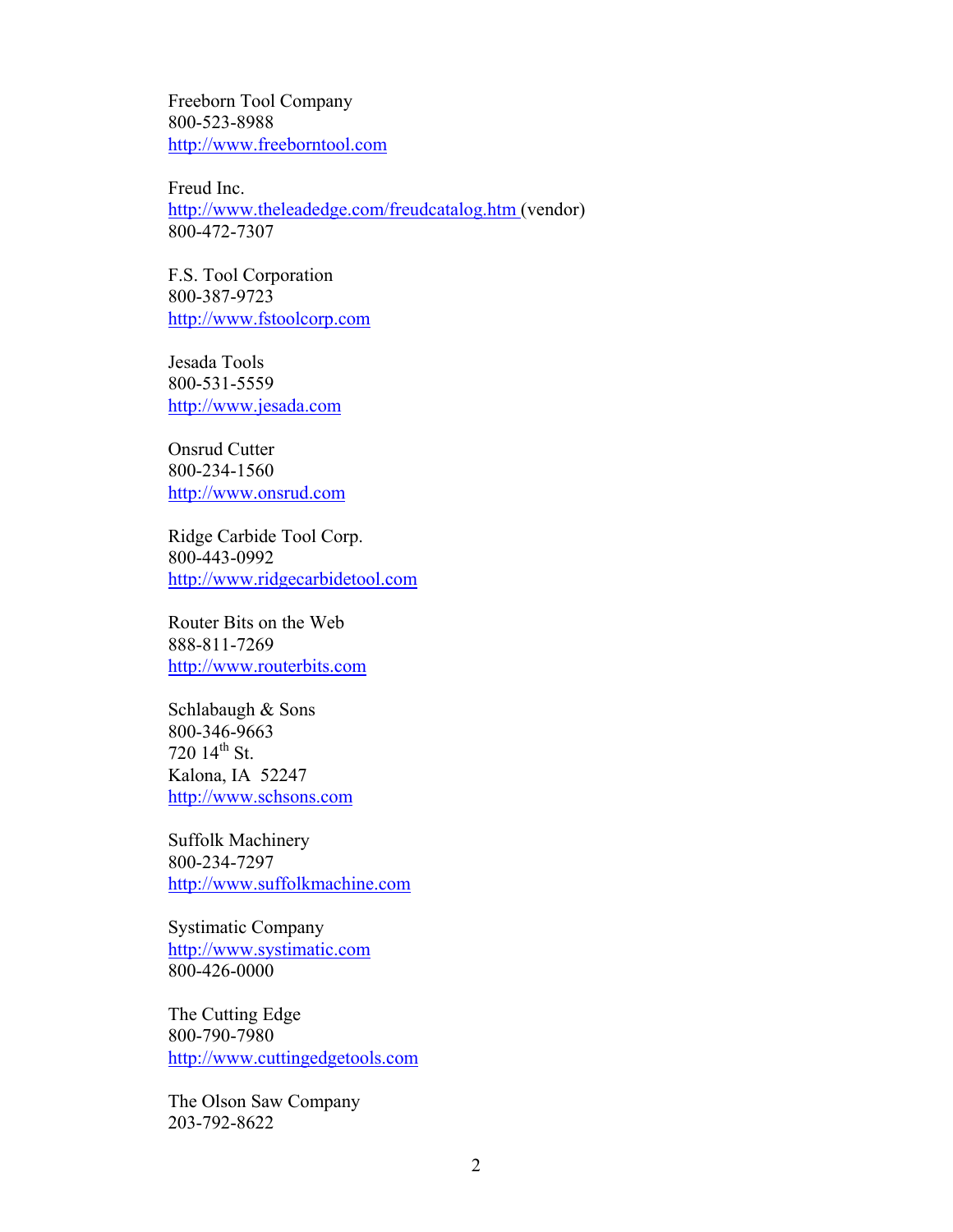# <http://tools-plus.woodmall.com/toolsplus/osc.html>

Vermont American Tool Company 800-742-3869 <http://www.vermontamerican.com>

## **Woodworking Supplies Catalogs:**

A&I Supply 800-260-2647 900 S. Main St. East Peoria, IL 61611 <http://www.ai-supply.com>

Beall Tool Company 800-331-4718 <http://www.bealltool.com>

Berea Hard Wood Co. 877-736-5487 6367 Eastland Road Brook Park, OH 44142 <http://www.bereahardwoods.com>

Bunk Beds Specialties, Inc. 800-382-3180

Cherry Tree Toys 800-848-4363 <http://www.cherrytree-online.com>

Constantine's 800-223-8087 <http://www.constantines.com>

Craft Supplies USA 800-551-8876 <http://www.craftusa.com>

Creative Woodcraft Plans 800-296-6256 <http://www.woodcraftplans.com> <http://www.woodentoyplans.com> <http://www.missionfurnitureplans.com>

Delphi Stained Glass 800-248-2048 <http://www.delphiglass.com>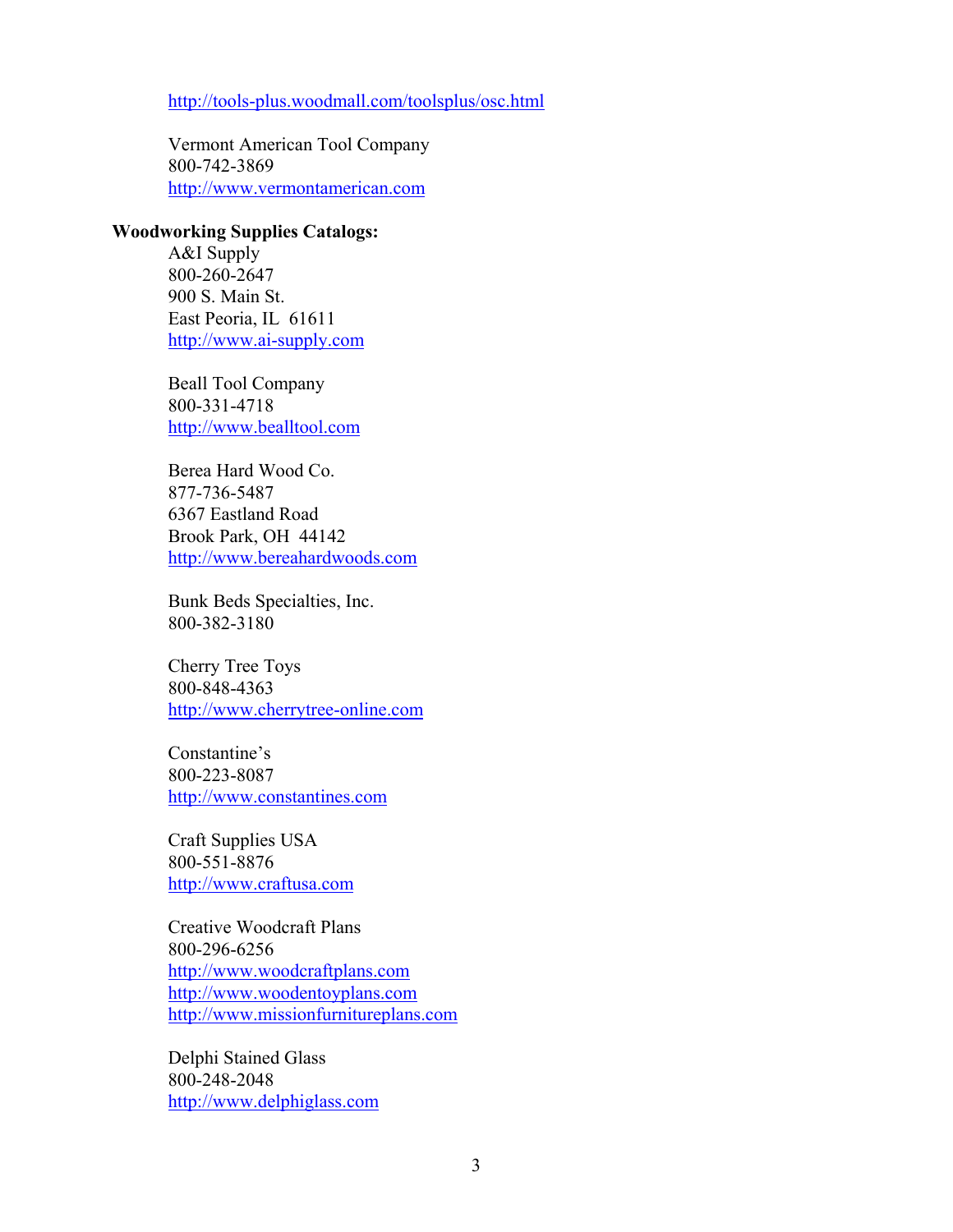Dixie Mill Works 912-995-2327

Forest Street Designs <http://www.vil.com/~rpacker/default.htm>

Furniture Designs 800-657-7692 <http://www.furnituredesigns.com>

Garrett Wade Company 800-221-2942 <http://www.garrettwade.com>

Harbor Freight Tools 800-423-2567 <http://www.harborfreight.com>

Homestead Finishing Products 216-631-5309 <http://www.homesteadfinishing.com>

Lee Valley Tools 800-871-8158 <http://www.leevalley.com>

Librawood 716-881-5661 <http://www.librawood.com>

Linden Publishing 800-345-4447 <http://www.lindenpub.com>

Meisel Hardware 800-441-8970 <http://www.meiselwoodhobby.com>

Playtime Blueprint Company 215-489-9286 <http://www.playtimeblueprints.com>

Rockler Woodworking and Hardware 800-279-4441 <http://www.rockler.com> <http://www.wwforum.com/mall/rockler>

Specialty Furniture Designs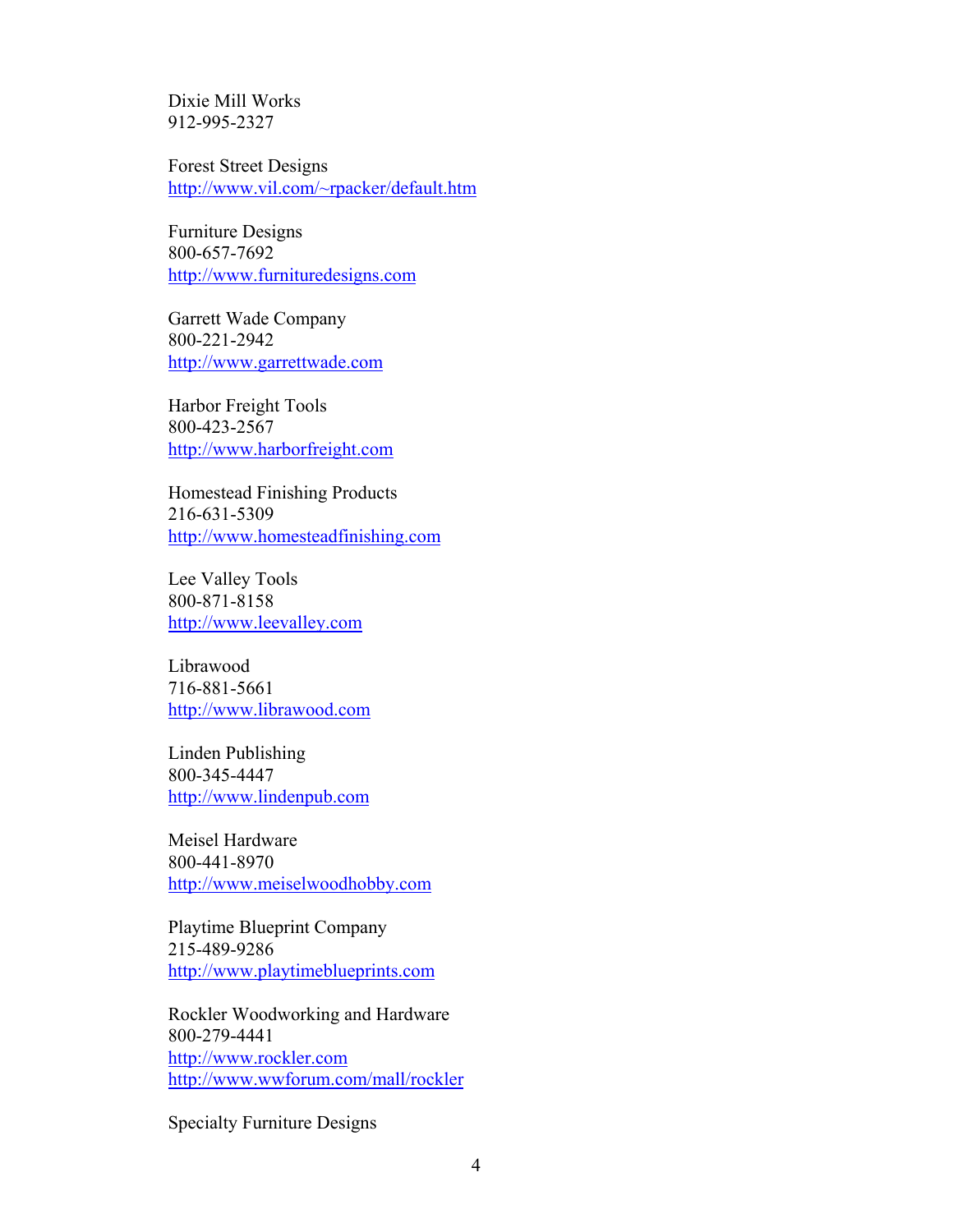800-892-4026 <http://www.galaxymall.com/home/plans>

Tool Chest 800-617-8005 <http://www.thetoolchest.com>

Tool Crib of the North 800-358-3096 <http://www.toolcrib.amazon.com>

Toys and Joys 360-354-3448 <http://www.toysandjoys.com>

Tradewoods Company 800-903-2970

Western Tool Supply 888-698-7638 <http://www.westerntool.com>

Wild Wood Designs 800-470-9090 <http://www.wildwooddesigns.com>

Wildlife Intarsia Designs 708-788-6455 <http://www.wildlifeintarsiadesign.com>

Woodworking Plans on CD Rom 909-683-1155 <http://www.woodworkingoncd.com>

WoodFinder <http://www.wdfinder.com>

Woodworker's Hardware 800-383-0130 <http://www.wwhardware.com>

Woodworker's Guide 610-446-7231 <http://www.woodworkersindexing.com>

Woodworker's Supply 800-645-9292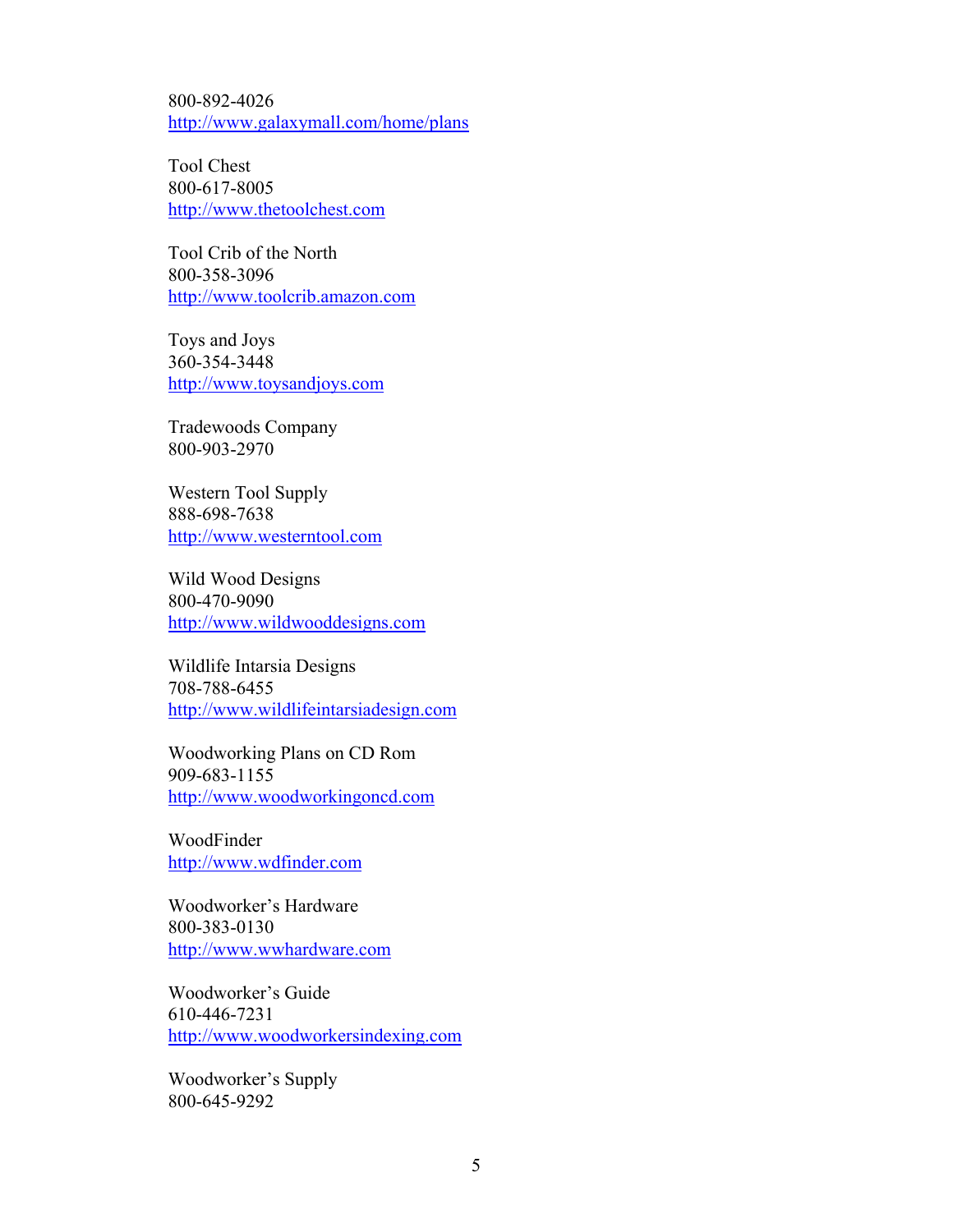Woodhaven 800-344-6657 <http://www.woodhaven.com>

Woodcraft Supply Company 800-542-9115 <http://www.woodcraft.com>

# **Hand Tools and Etc.:**

Better-Built Corporation 978-657-5636 <http://www.ripsaw.com>

Craftsman Studio Quality Hand Tools and Books <http://www.craftsmanstudio.com> 619-670-7107 603-507-8185

Engraving Arts 800-422-4509 <http://www.bradningirons.net>

Financial Guidance 949-661-6583

Haddon Tool Company 888-705-1911 <http://www.haddontools.com>

Lie-Neilsen Toolworks 800-327-2520 <http://www.lie-neilsen.com>

Luthiers Mercantile Intl. 800-477-4437 <http://www.lmii.com>

Manny's Woodworkers Place 800-243-0713 <http://www.mannyswoodbooks.com>

Microplane 800-555-2767 <http://www.microplane.com>

Peck Tool Company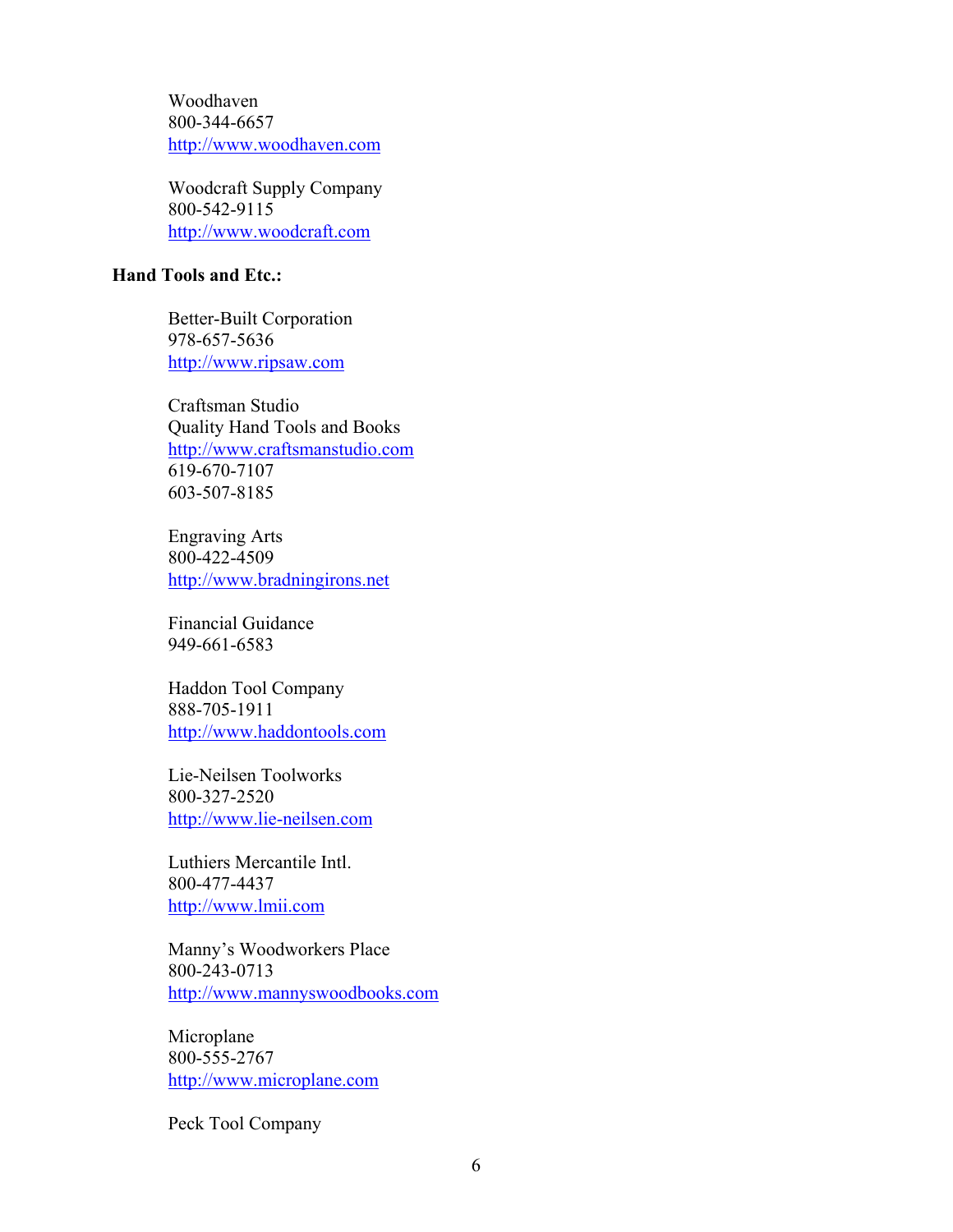303-440-5480 <http://www.pecktool.com>

Quotesmith.Com, Inc. (Insurance Quotes) <http://www.quotesmith.com>

System One 800-627-9783 <http://www.ladderracks.com>

Tarjany Publications (how-to hobby books) 818-225-8410 <http://www.tarjany.com>

Vass, Inc. (cabinet components) 888-321-8277

W.R. Case & Sons Cutlery 800-523-6350 <http://www.wrcase.com>

## **Portable Power Tools:**

Airy Sales Corporation 888-835-2479 <http://www.airy.com>

Arrow Fastener Company <http://www.arrowfastener.com>

Black & Decker 800-544-6986 <http://www.blackanddecker.com>

Campbell Hausfeld 800-626-4401 800-543-6400 <http://www.chpower.com>

Dremel 800-437-3635 <http://www.dremel.com>

Fein Power Tools 800-441-9878 <http://www.fein.com>

Kremlin, Inc. 800-573-5554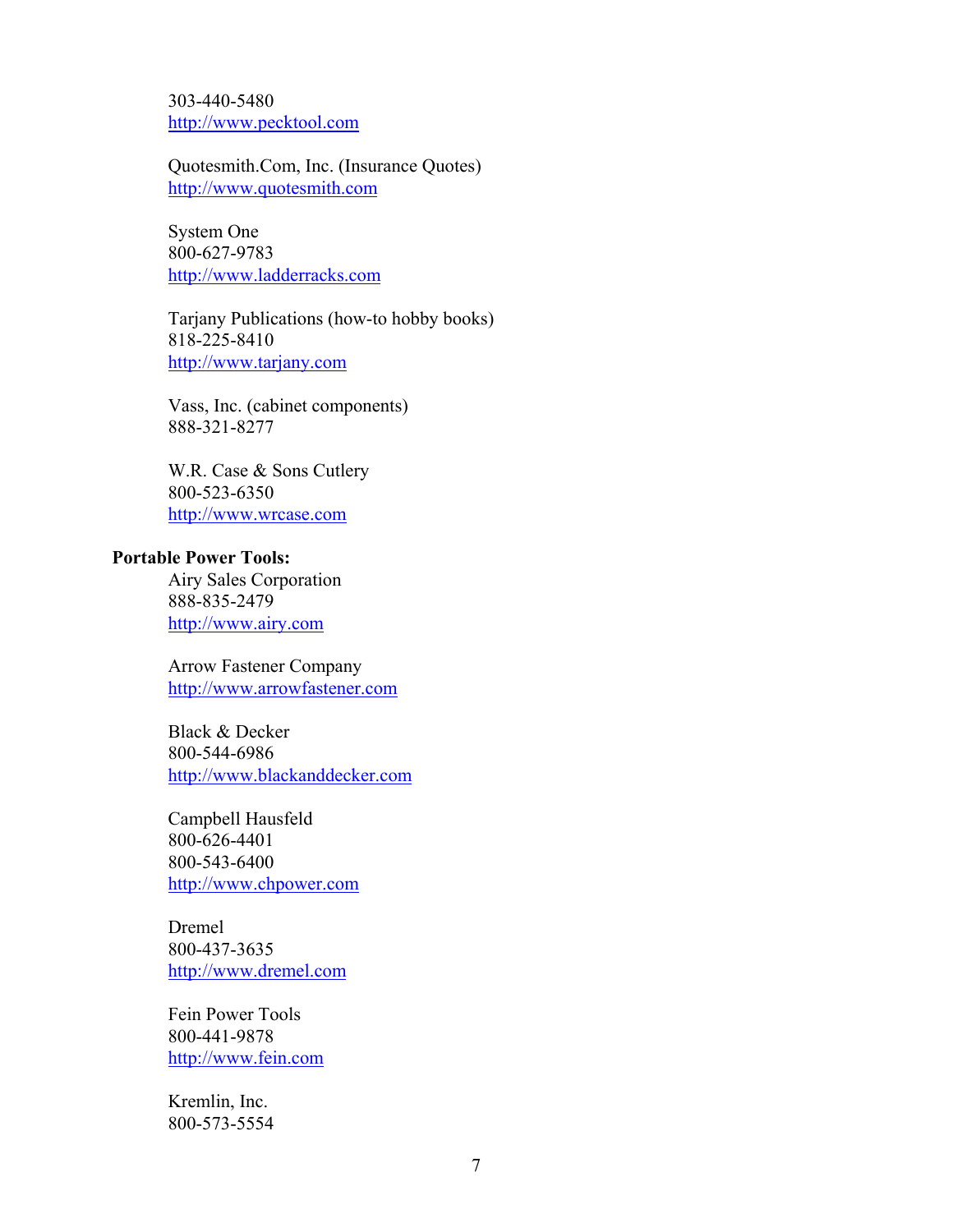#### <http://www.kremlin.com>

Makita U.S.A., Inc. 800-462-5482 <http://www.makita.com>

Original Saw Company 800-733-4063 <http://www.originalsaw.com>

Phantom Engineering, Inc. 800-279-4570 <http://www.legacywoodworking.com>

Porter Cable 800-487-8665 <http://www.porter-cable.com>

S-B Power Tool Company 877-267-2499 <http://www.boschtools.com>

Senco Fastening Systems 888-222-8144 <http://www.accuset.com>

Tool Guide Corporation 888-337-8600 <http://www.toolguide.net>

Wood-Write, Ltd. 888-966-3974 <http://www.woodwriteltd.com>

## **Stationary and Benchtop Tools**

Bosch 877-267-2499 <http://www.boschtools.com>

Delta International Machinery 800-321-9443 <http://www.deltawoodworking.com>

DeWalt Tool Company 800-433-9258 <http://www.dewalt.com>

Emerson Tool Company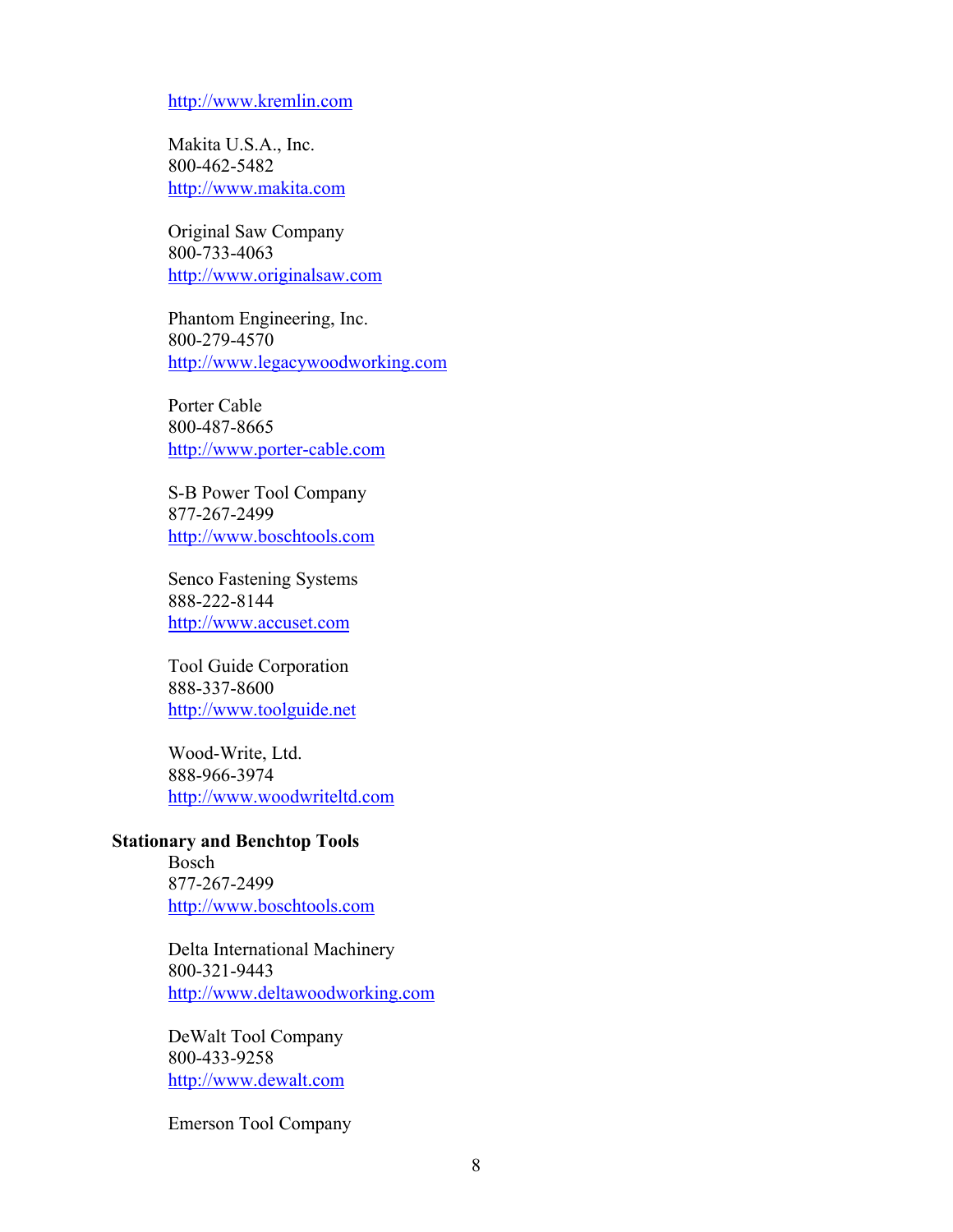800-474-3443 <http://www.ridgidwoodworking.com>

Fisch Precision Tools 724-663-9072 <http://www.fisch-woodworking.com>

General International <http://www.general.ca>

General Industrial Supply 1-800-371-2220 or (615) 256-2220 e-mail: Generalindustrial@home.com

Grizzly Imports 800-523-4777 <http://www.grizzly.com>

Hitachi Power Tools U.S.A 800-706-7337 <http://www.hitachi.com>

JDS Company 800-382-2637

Jet Equipment & Tools, Inc. 800-274-6848 <http://www.jettools.com>

Laguna Tools 800-234-1976 <http://www.lagunatools.com>

Mule CabinetMakers Machines 877-684-7366 <http://www.mulecab.com>

Overstock Tools Name Brand Tools & Supplies at Closeout Prices 9685 Olde Georgetown Way Dayton, OH 45458 866-236-2984 <http://www.overstocktools.com>

PanelPro 800-599-1647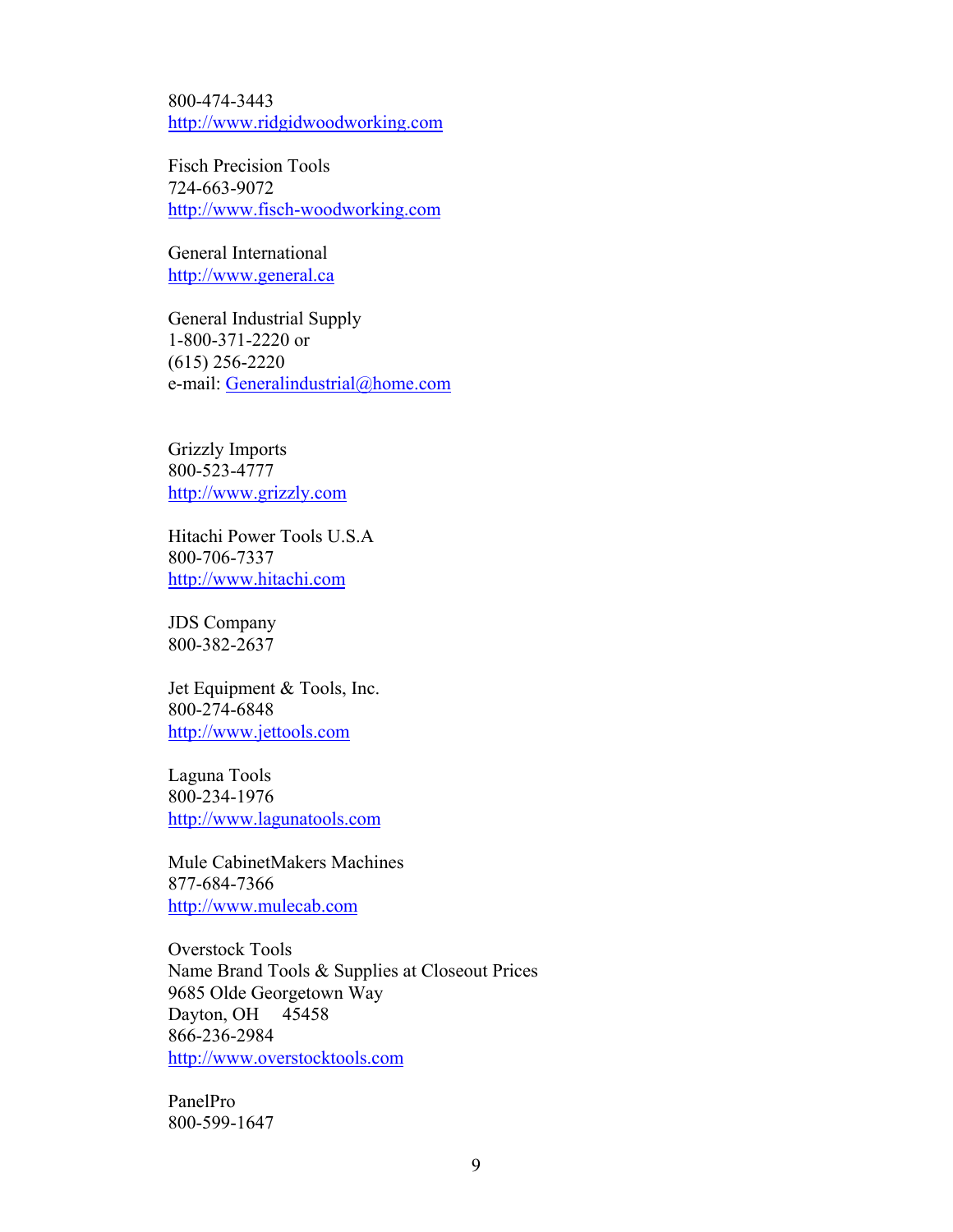<http://www.panelpro.org>

Performax Products 800-334-4910 <http://www.performaxproducts.com>

Powermatic 800-248-0144 <http://www.powermatic.com>

Ryobi America Corp. 800-525-2579 <http://www.ryobi.com>

ShopBot Tools 888-680-4466 <http://www.shoptbottools.com>

Shopsmith, Inc. 800-543-7586 <http://www.shopsmith.com>

Smithy & Co. 800-345-6342 <http://www.smithy.com>

Tech Mark, Inc. 800-787-6747 <http://www.tech-mark.com>

Tormek, USA <http://www.tormek.com> 800-586-7635

Viel Tools, Inc. (sharpening machines) 800-915-2601

Wilke Machinery Co. 800-235-2100 <http://www.wilkemach.com>

Williams & Hussey Machine Co. 800-258-1380 <http://www.williamsnhussey.com>

Woodmaster Tools 800-821-6651 <http://www.woodmastertools.com>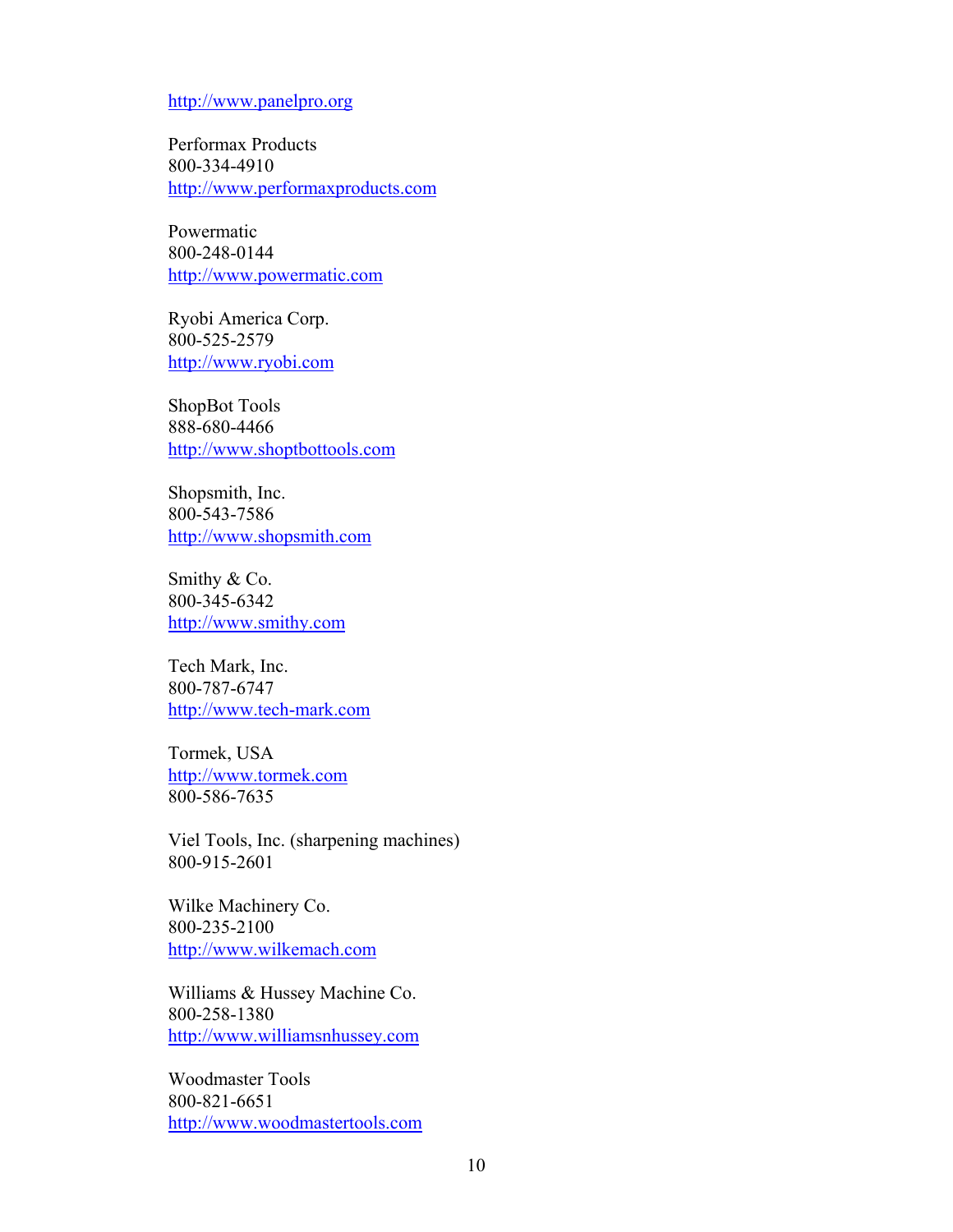Wood-Mizer 800-553-0182 <http://www.woodmizer.com>

#### **Woodworking Supplies:**

Adjustable Clamp Co. 312-666-0640

3M Insulation Products 800-742-9546 <http://www.3m.com/US>

Accuride International, Inc. <http://www.accuride.com>

Badger Hardwoods of Wisconsin 800-252-2373 <http://www.badgerwood.com>

Berea Hardwoods Co. 877-736-5487 <http://www.penkits.com>

Bristol Valley Hardwoods 800-724-0132 <http://www.bristolvalley.com>

Croffwood Mills (Pennsylvania hardwoods) 814-546-2532

Cupboard Distributing 937-652-3338 <http://www.cdwood.com>

David Warren Direct (imported cabinetmakers tools) 800-724-7758

Deft, Inc. (clear wood finishes) <http://www.deftfinishes.com> 800-544-3338

EarthTech 303-465-1537 <http://www.earthtechinc.com>

Econ Abrasives 800-367-4101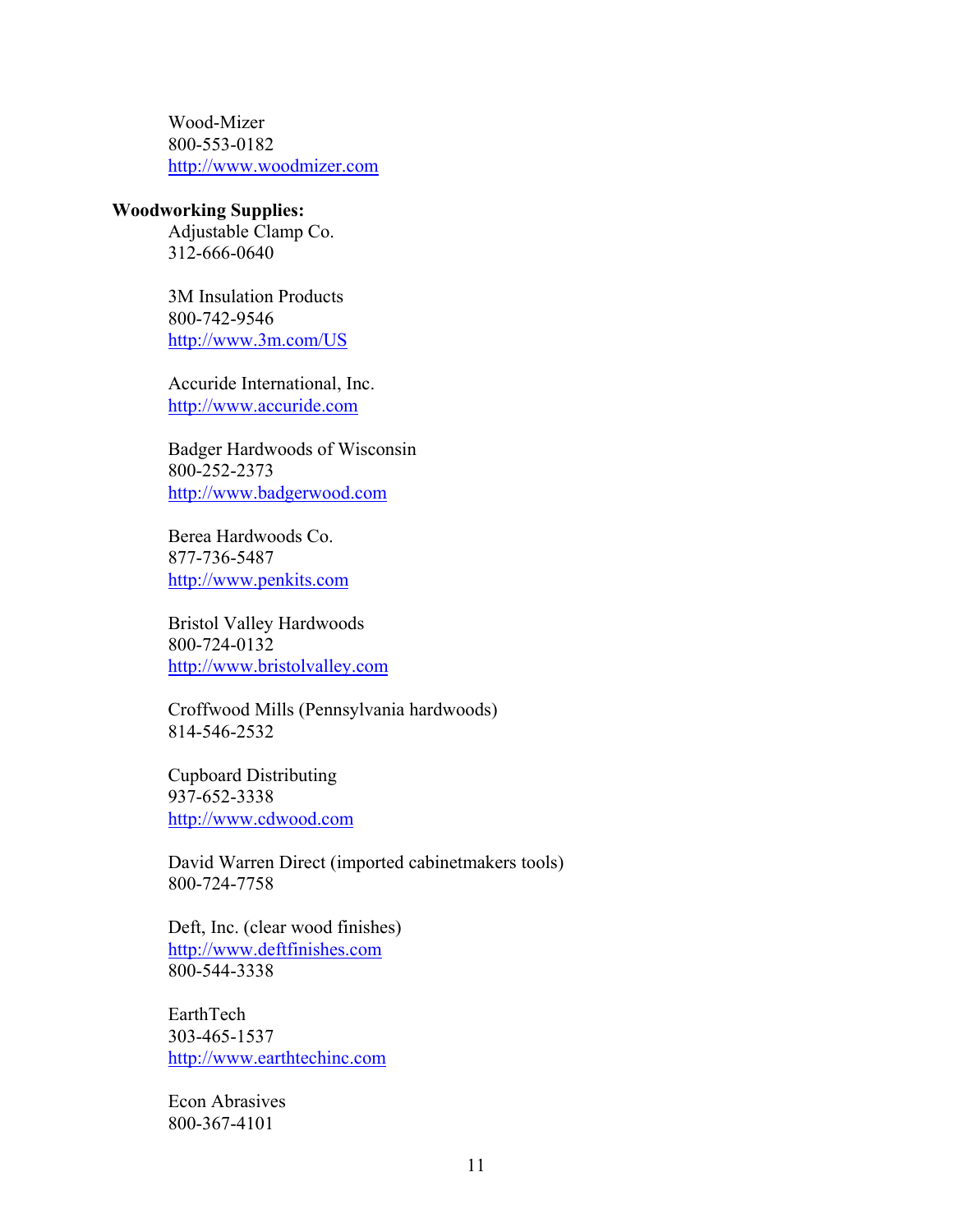Elmer's Products, Inc. 888-435-6377 <http://www.elmers.com>

Emperor Clock Company 800-642-0011 <http://www.emperorclock.com>

Excel Polyurethane Wood Glue 800-779-3935 <http://www.excelglue.com>

Gilmer Wood Company 888-667-3979 <http://www.gilmerwood.com>

Gorilla Glue 800-966-3458 <http://www.gorillaglue.com>

Guardsman Wood Pro 800-496-6377 <http://www.guardsmanwoodpro.com>

Horton Brasses 860-635-4400 <http://www.horton-brasses.com>

Hut Products for Wood 800-547-5461 <http://www.hutproducts.com>

Jamestown Distributors 800-423-0030 <http://www.jamestowndistributors.com>

Klockit 800-556-2548 <http://www.klockit.com>

S. Larose Inc. 888-752-7673 <http://www.slarose.com>

Little Wood Works (post office lock box doors) 864-233-9931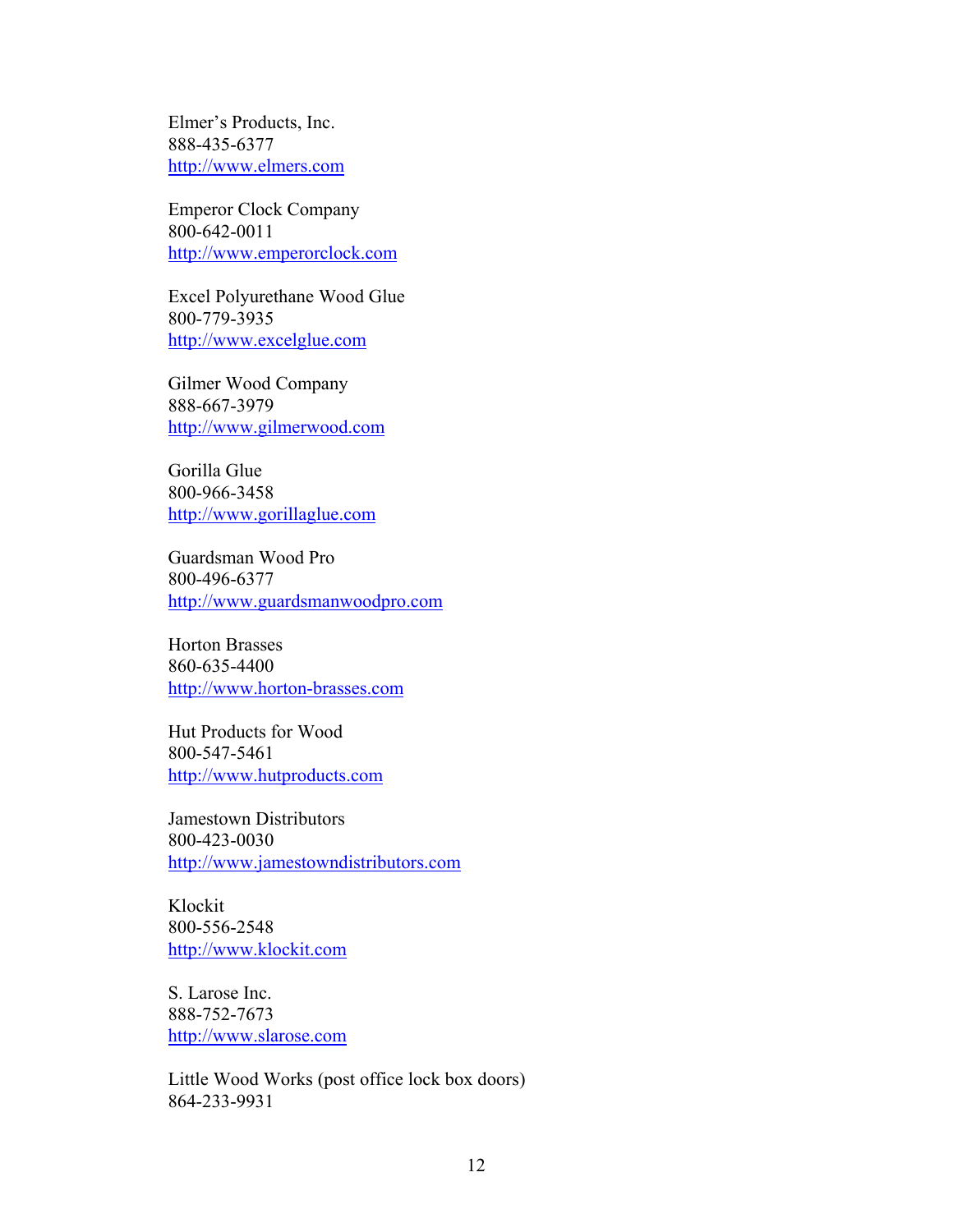MacBeath Hardwood Company 800-479-5008 <http://www.macbeath.com>

MAS Epoxy 888-627-3769 <http://www.masepoxies.com>

McFeely's Square Drive Screws 800-443-7937 <http://www.mcfeelys.com>

Minuteman, Inc. (furniture restoration) 800-733-1776

MinWax 800-523-9299 <http://www.minwax.com>

Model Expo, Inc. 800-222-3876 <http://www.modelexpoinc.com>

Niagara Lumber 800-274-0397 <http://www.niagaralumber.com>

Olympic Stains 800-441-9695 <http://www.olympic.com>

Osborne Wood 800-849-8876 <http://www.osbornewood.com>

Patina Solutions (patina finish supplies) 800-995-9946

Paxton Hardware 800-241-9741 <http://www.paxtonhardware.com>

Petri Paint Co. 888-393-4758 <http://www.petripaintcompany.com>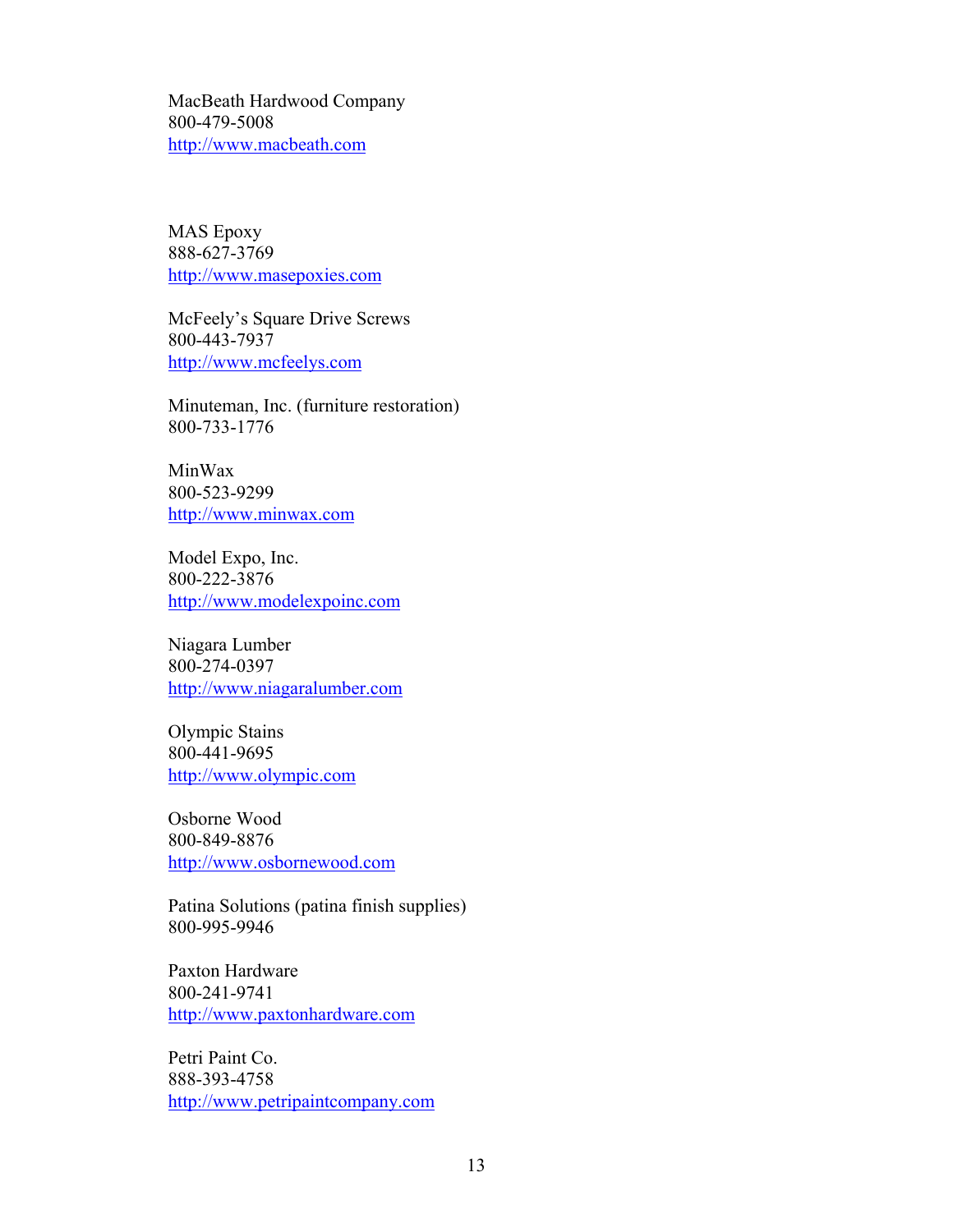Polymeric Systems 800-228-5548 <http://www.polymericsystems.com>

Purdy Corporation 800-547-0780 <http://www.purdycorp.com>

Red Hill Corporation 800-822-4003 <http://www.supergrit.com>

System Three Resins, Inc. 800-333-5514 <http://www.systemthree.com>

The Hardwood Store of North Carolina 888-445-7335 <http://www.hardwoodstore.com>

Van Dyke Supply Company 800-558-1234 <http://www.vandykes.com>

Waterlox Coatings Corporation 800-321-0377 <http://www.waterlox.com>

Wayne's Woods, Inc. 800-560-6718 <http://www.wayneswoods.com>

West Penn Hardwoods 888-636-9963 <http://www.westpennhardwoods.com>

Woodworker's Source, Inc. 800-423-2450 <http://www.woodworkerssource.com>

Wood By Mail 888-841-8921 <http://www.woodbymail.com>

Zinsser 732-469-8100 <http://www.zinsser.com>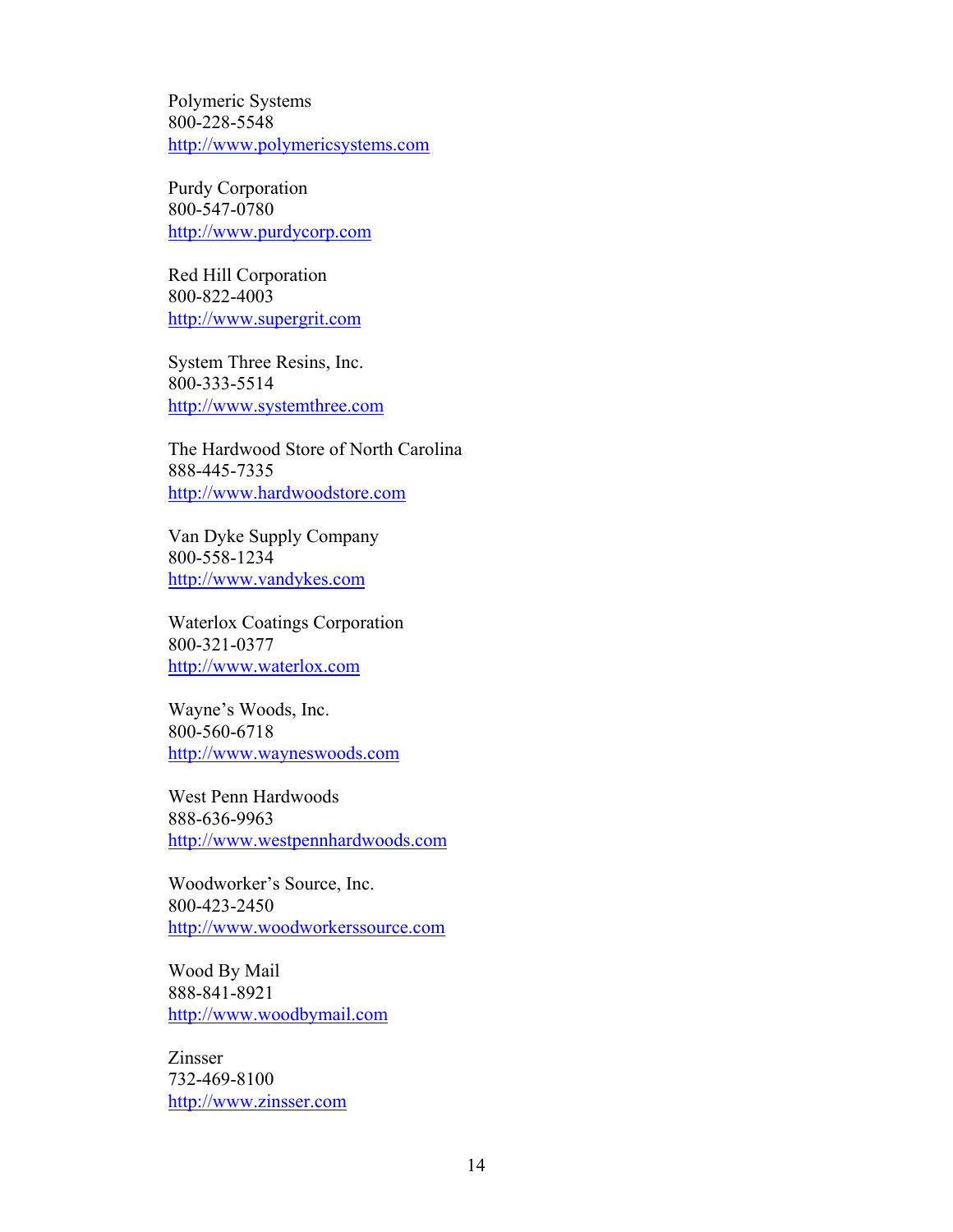#### **Woodworking Accessories:**

Airware America 800-328-1792 <http://www.mid-web.com/airware>

Align-Rite 888-624-1942 <http://www.alignritetool.com>

American Tool Company 937-382-3811 <http://www.americantool.com>

Baklund-Hellar, Inc. 800-540-6604 <http://www.center-point.com>

Bench Dog 800-786-8902 <http://www.benchdog.com>

Carter Products Company, Inc. 616-451-2998 <http://www.carterproducts.com>

C.J. Spray, Inc. 800-328-4827 <http://www.cjspray.com>

Dakota Alert, Inc. 605-356-2772 <http://www.dakotaalert.com>

De-Sta-Co 248-594-5600 <http://www.destaco.com>

Diamond Machining Technology, Inc. 800-666-4368 <http://www.dmtsharp.com>

Ecogate 888-326-4283 <http://www.ecogate.com>

Furniture Medic 800-937-3783 <http://www.furnituremedic.com>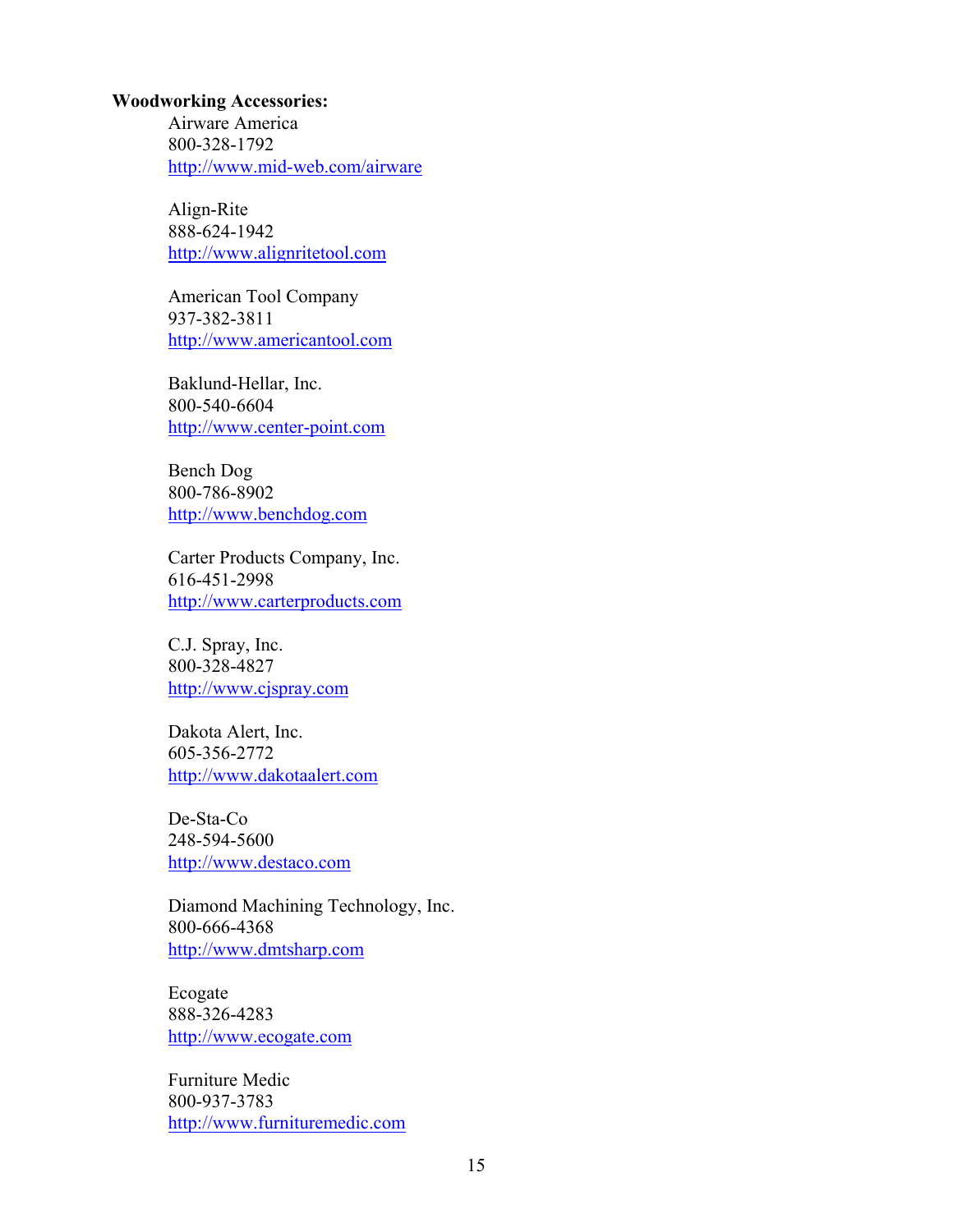Granberg International 800-233-6499 <http://www.granberg.com>

Gross Stabil Corp. (KF Edge gluing system) <http://www.sawdustsales.com> (available here) 800-671-0838

Guideman Enterprises (Joint A-billi-T) 800-997-1918

Hot Dawg Garage Heaters <http://www.modine.com>

HTC Products, Inc. (mobile rolling bases) <http://www.sawdustsales.com> (available here) <http://www.amazon.com>(available here) 800-624-2027

Incra Jig 972-418-4811 <http://www.incra.com>

JoinTech 800-619-1288 <http://www.jointech.com>

Keller & Co. 800-995-2456 <http://www.kellerdovetail.com>

Kirjes Marketing (Swedish made sanders) 250-485-0033 <http://www.kirjes.com>

Kreg Tool Company 800-447-8638 <http://www.kregtool.com> Laser Art (router box joint jig) 877-994-4278

Leigh Industries 800-663-8932 <http://www.leighjigs.com>

Lex-Aire Products, Inc. (Turbine spray systems)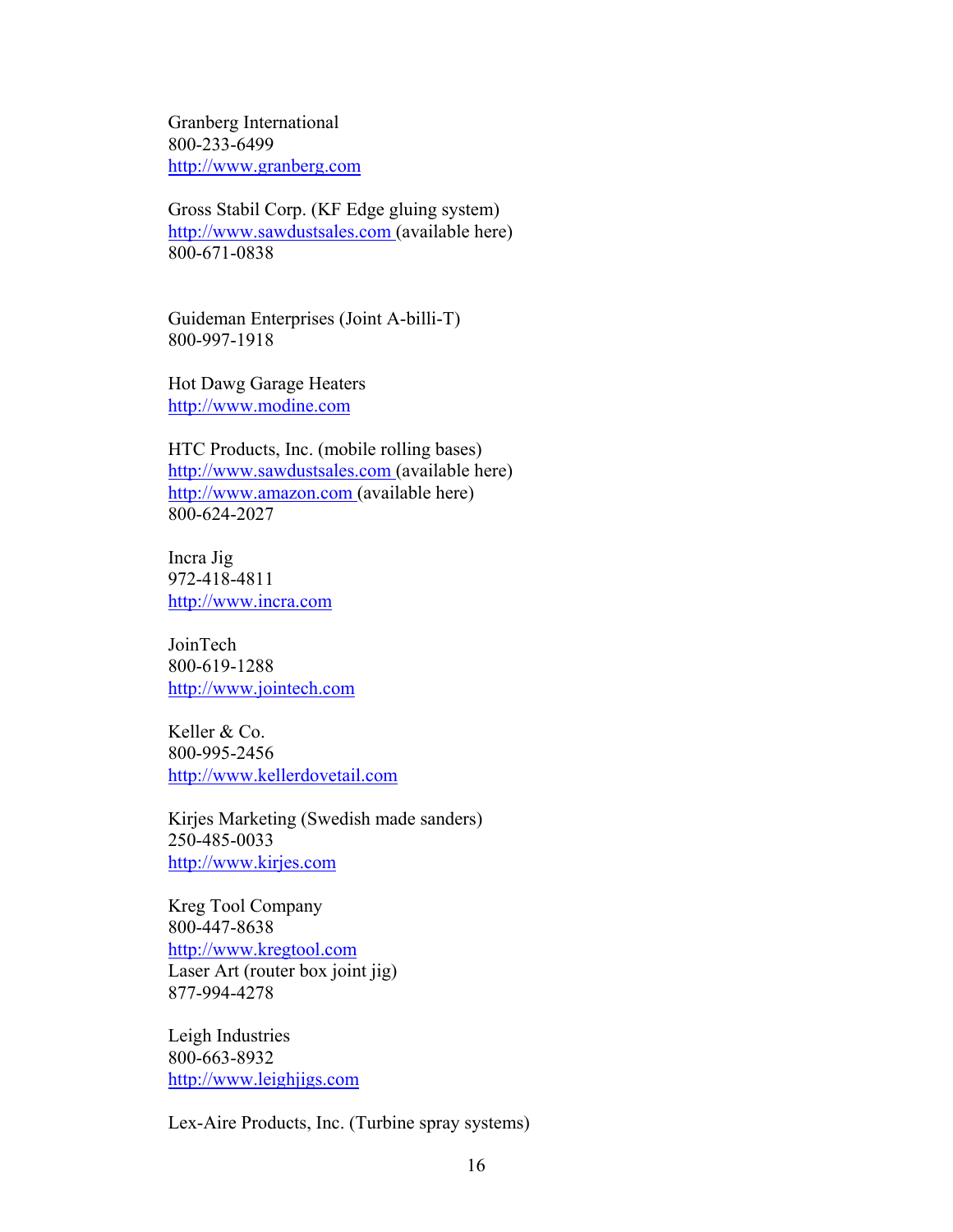508-663-7202 <http://www.lex-aire.com>

Lignomat 800-227-2105 <http://www.lignomat.com>

Master Gage Corp. 888-893-8300 <http://www.mastergage.com>

Micro Fence 800-480-6427 <http://www.microfence.com>

Pacific Laser Craft (laser guided routing from paper pattern) 510-522-2800

Nyle Corporation 800-777-6953 <http://www.nyle.com>

Precision Automation, Inc. 360-254-0661 <http://tigerstop.com>

Ronk Electrical Industries, Inc (phase converters) 800-221-7665 ext. 216 <http://www.ronkelectrical.com>

Rotogate (rotating blastgate system) 785-526-7789

Rousseau Company 800-635-3416 <http://www.rousseauco.com>

Southern Steel Buildings 888-667-8002 <http://www.southernbuildings.com>

Stots Corporation (workshop accessories) <http://www.stots.com>

Supreme Design Products (router table) <http://www.supremedesignproducts.com>

Timber King, Inc.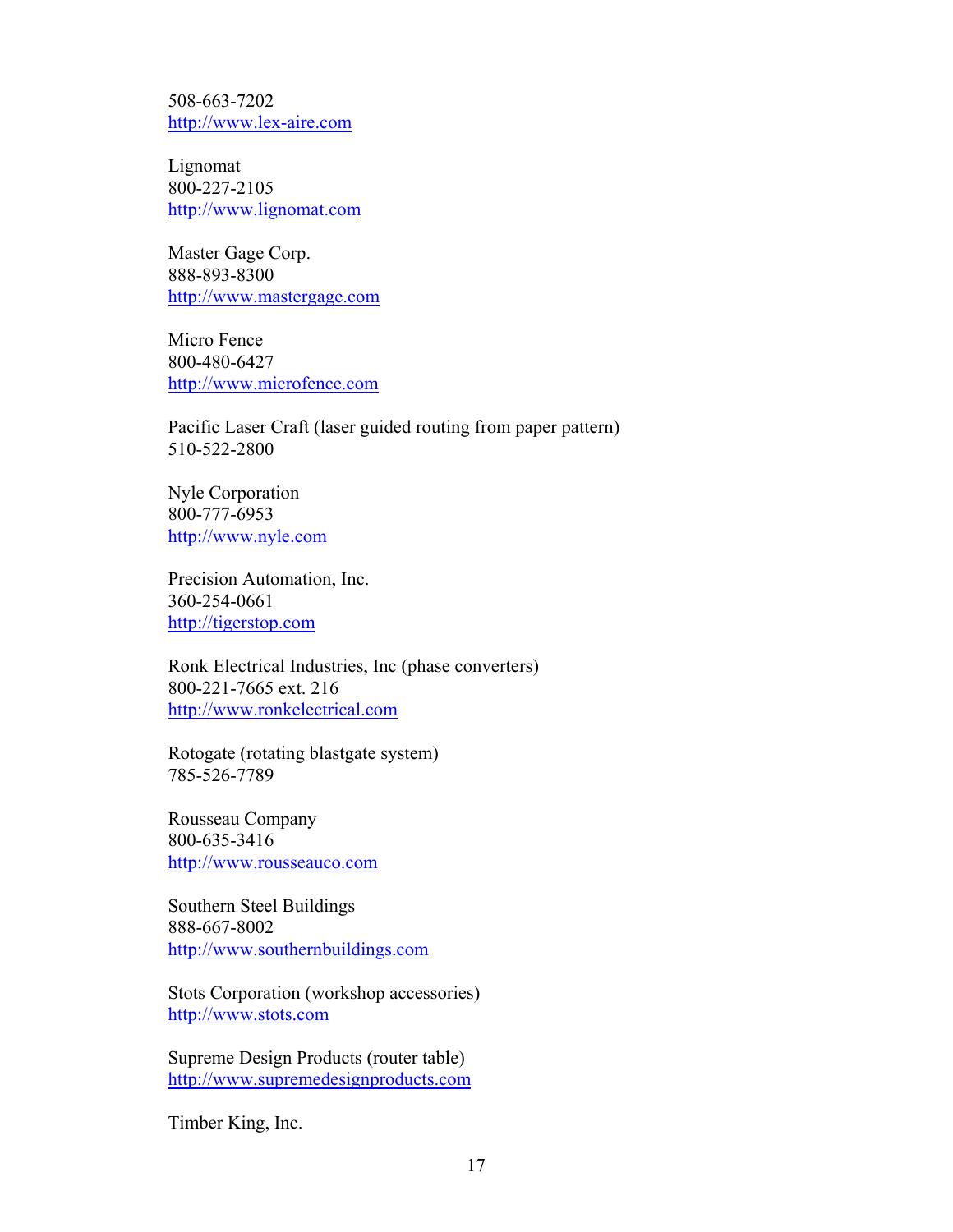800-942-4406 <http://www.timberking.com>

Woodstock International 800-840-8420 <http://www.woodstockinternational.com>

Wetzler Clamp Company 800-451-1852 <http://www.wetzler.com>

## **Badger Pond Links:**

Badger Pond Book Store <http://www.wwforum.com/mall/bookstore/index.asp>

BriWax on Badger Pond <http://www.briwax-online.com>

Fiddes on Badger Pond <http://www.fiddes-online.com>

Jesada Tools on Badger Pond [http://www.wwforum.com/mall/jesada/Web\\_store/web\\_store.cgi](http://www.wwforum.com/mall/jesada/Web_store/web_store.cgi)

Rockler Woodworking Supplies on Badger Pond <http://www.wwforum.com/mall/rockler>

The Tool Connection on Badger Pond <http://www.wwforum.com/mall/tools/index.asp>

Woodworking Magazines <http://www.wwforum.com/mall/newsstand/index.asp>

Woodworking Plans on Badger Pond <http://www.wwforum.com/mall/wood/index.html>

Woodworker's Index on Badger Pond <http://www.wwforum.com/mall/woodindexing>

**Woodworking Related Web Sites:**

Badger Pond Forums <http://www.wwforum.com/index.asp>

CNC Routing <http://www.machinetoolcamp.com>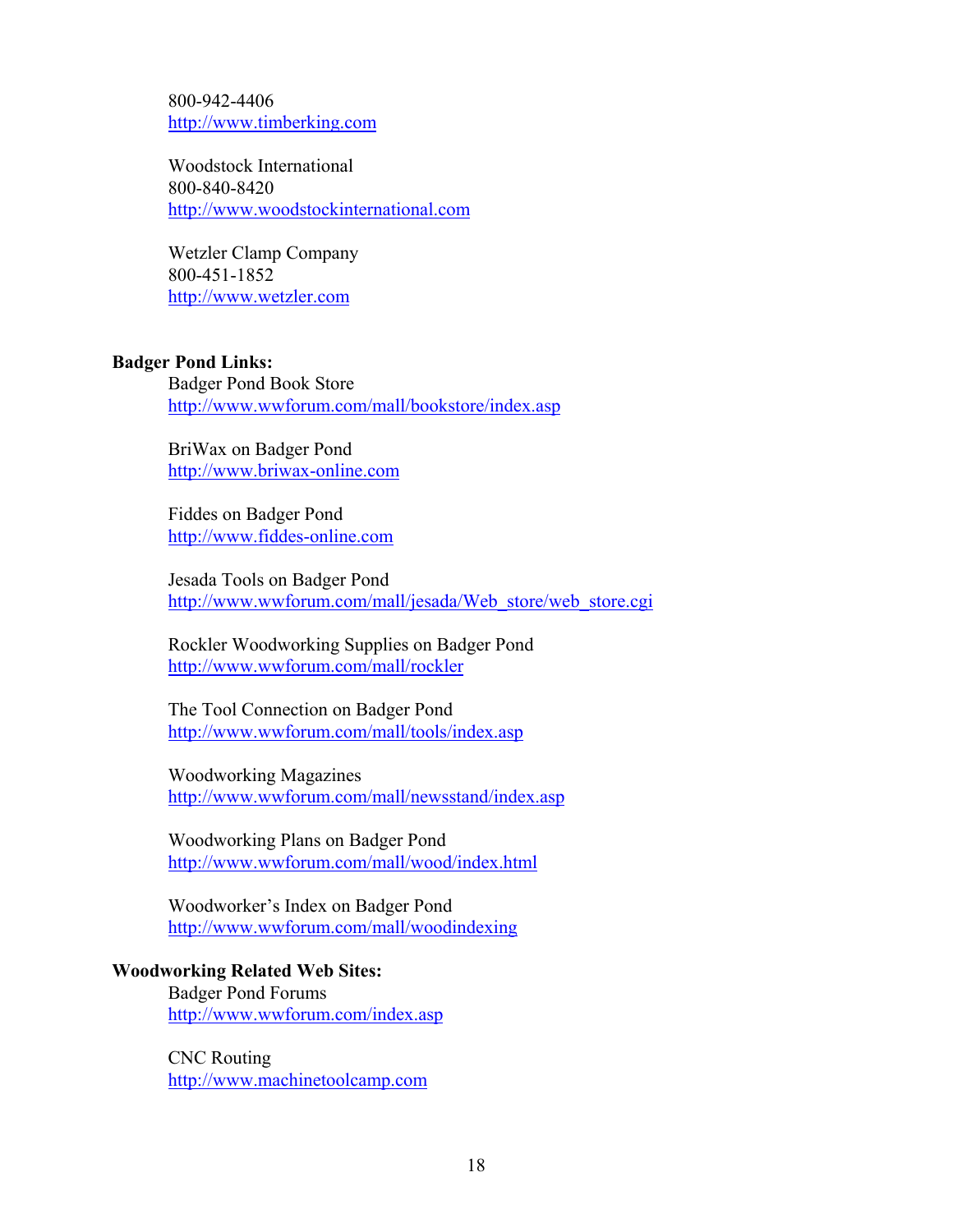Custom Cabinet Software <http://www.jjtcomputing.com>

Full Size Woodworking Patterns <http://www.americanwoodcraft.com>

Furniture Finishes <http://www.hummercap.com>

General Information Woodworking Site <http://www.woodworking.com>

Glossary of Woodworking Terms <http://www.wood-worker.com/encyclopedia.htm>

Hardwoods of Yuma, Arizona <http://www.lumberlady.com/index.htm>

Industrial Purchasing Search Engine (Thomas Regional) <http://industrial-suppliers-online.com/woodworking>

Internet Tool Shopping <http://www.shop-for-tools.com>

Kehoe Dovetail Jig <http://www.dovetailspline.com>

Lists common varieties of timber with the country or region of their origin http://www.foe.co.uk/campaigns/bioidiversity and habitats/forest/reducing wood consu mption/timba-1.html

Museum of Woodworking Tools <http://www.toolsforworkingwood.com>

Nailers and Staplers <http://www.nailzone.com>

Saw Blades, Bits and etc. <http://www.bladesllc.com>

Sharpening Equipment <http://www.thorvie.com>

Tools and Supplies <http://www.housemart.com>

Tools, Books, etc. <http://www.amazon.com>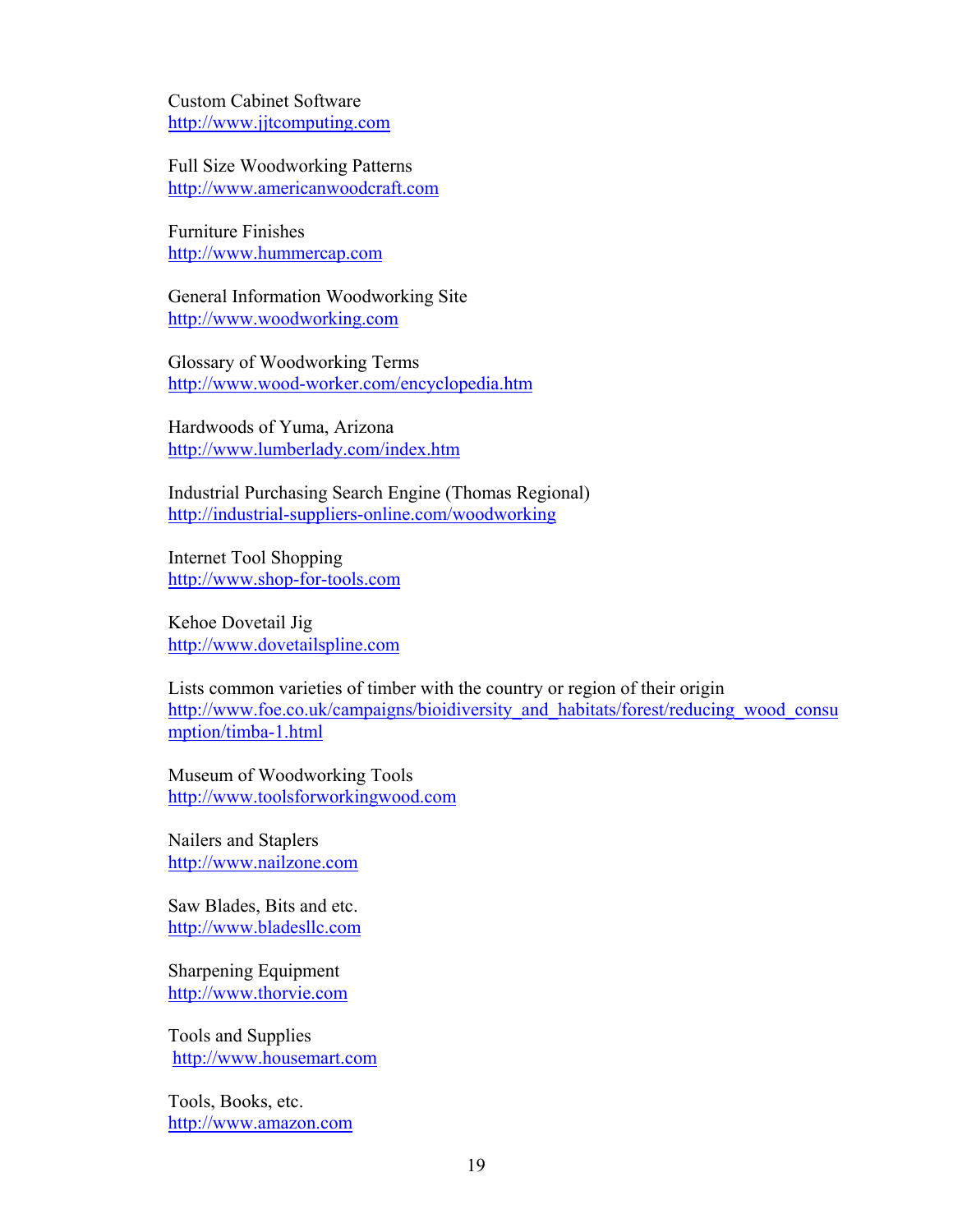Woodworking Tools <http://right-tool.com>

Woodworking Tools <http://www.sleggtools.com/usamain.html>

Woodworking Tools <http://www.toolseeker.com/index2.htm>

Woodworking Tool Resource <http://www.besttoolsites.com>

Woodworking Industry Information <http://www.woodweb.com>

Woodworking Tools and Machines <http://www.southern-tool.com/store/woodworkinghomepage.html>

Woodworkers Online Resource <http://www.woodnet.net/index.html>

Woodworking Books and Videos <http://www.vms-online.com>

Woodworking Information for the Beginner to the Professional <http://woodworking.about.com>

Woodwright's Shop <http://www.ibiblio.org/uncpress/woodwright>

Woodworking Search on the Web <http://www.woodworkingsearch.com>

Woodworking and Home Improvement Ideas <http://www.greatplans.com/GP.pm>

Woodworking Jobs and Salary Info <http://resumegenie.com/jobs.asp?job=Woodworking>

Woodworking Plans for the Woodworker <http://www.scrollsaw.com/1998directory>

Woodworking Information and Forums <http://doityourself.com/wood>

Woodworking Plans <http://www.plansnow.com>